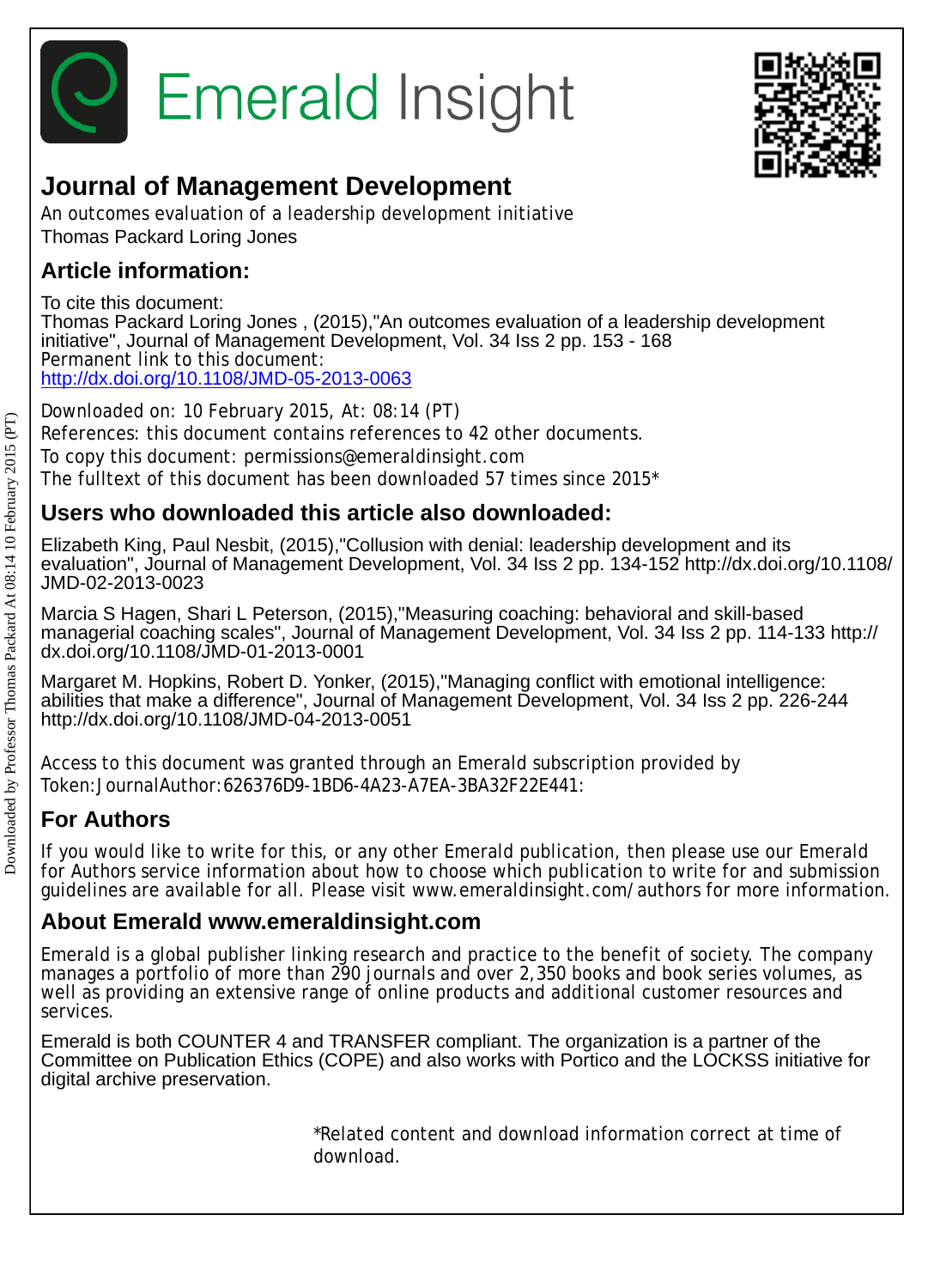# An outcomes evaluation of a leadership development initiative

Thomas Packard and Loring Jones

School of Social Work, San Diego State University, San Diego, California, USA

#### Abstract

Purpose – The purpose of this paper is to report the impact of a leadership development initiative in eight organizations and to demonstrate the use of promising evaluation methods.

**Design/methodology/approach** – This study used multiple methods including surveys with quantitative and qualitative data from participants and their supervisors.

Findings – Program participants and their supervisors reported improved on-the-job performance of participants. There were statistically significant increases in participant self-efficacy over time.

Research limitations/implications – In this time series design, some changes may be due to factors besides the program. Limitations in self-report data, common in studies such as this, were partially mediated by the use of supervisor ratings. Future research could include more objective measures of performance.

Practical implications – Because this evaluation reported on-the-job performance improvements for participants in a leadership development program, other organizations can adapt the program model and expect similar performance improvements. This study also advances leadership development evaluation methods by addressing on-the-job performance to a much greater extent than in past studies.

Social implications – This study of a program training leaders in human service organizations can help similar organizations better train their leaders with expectations of improving the quality of life for clients such as families experiencing poverty, unemployment, and child abuse or neglect.

Originality/value – This evaluation makes a unique contribution in terms of measurement of on-the-job performance of program participants in a time series design which includes ratings of supervisors and self-ratings, benefiting organizations designing such programs and evaluations of them.

Keywords Performance, Leadership development, Outcomes, Organizational effectiveness Paper type Research paper

Leadership development and, more specifically, leadership development evaluation, have received increasing attention in recent years. The research reported here contributes to this growing literature by demonstrating the use of evaluation methods which are not yet common in leadership development programs and which offer promise for advancing knowledge in this area.

The first purpose of this paper is to address the research question of assessing the results of a leadership development program in terms of changes in self-efficacy and the job performance of program participants. The second purpose is to demonstrate the

The research summarized here was sponsored as part of the leadership development program by the Southern Area Consortium of Human Services (SACHS), a county/university partnership of eight county human services agency directors in Southern California, and the Schools of Social Work at San Diego State University and California State University, San Bernardino. It is administered by staff of the Academy for Professional Excellence in the School of Social Work at San Diego State University. The authors express sincere appreciation to the directors of the eight SACHS member agencies, the participants in the Leaders in Action program, Academy Director Jennifer Tucker-Tatlow, and Leaders in Action Coordinator Patti Rahiser for their support and involvement.

Emerald

Journal of Management Development Vol. 34 No. 2, 2015 pp. 153-168 © Emerald Group Publishing Limited 0262-1711 DOI 10.1108/JMD-05-2013-0063

Received 2 May 2013 Revised 9 August 2013 23 September 2013 Accepted 15 October 2013

Leadership development initiative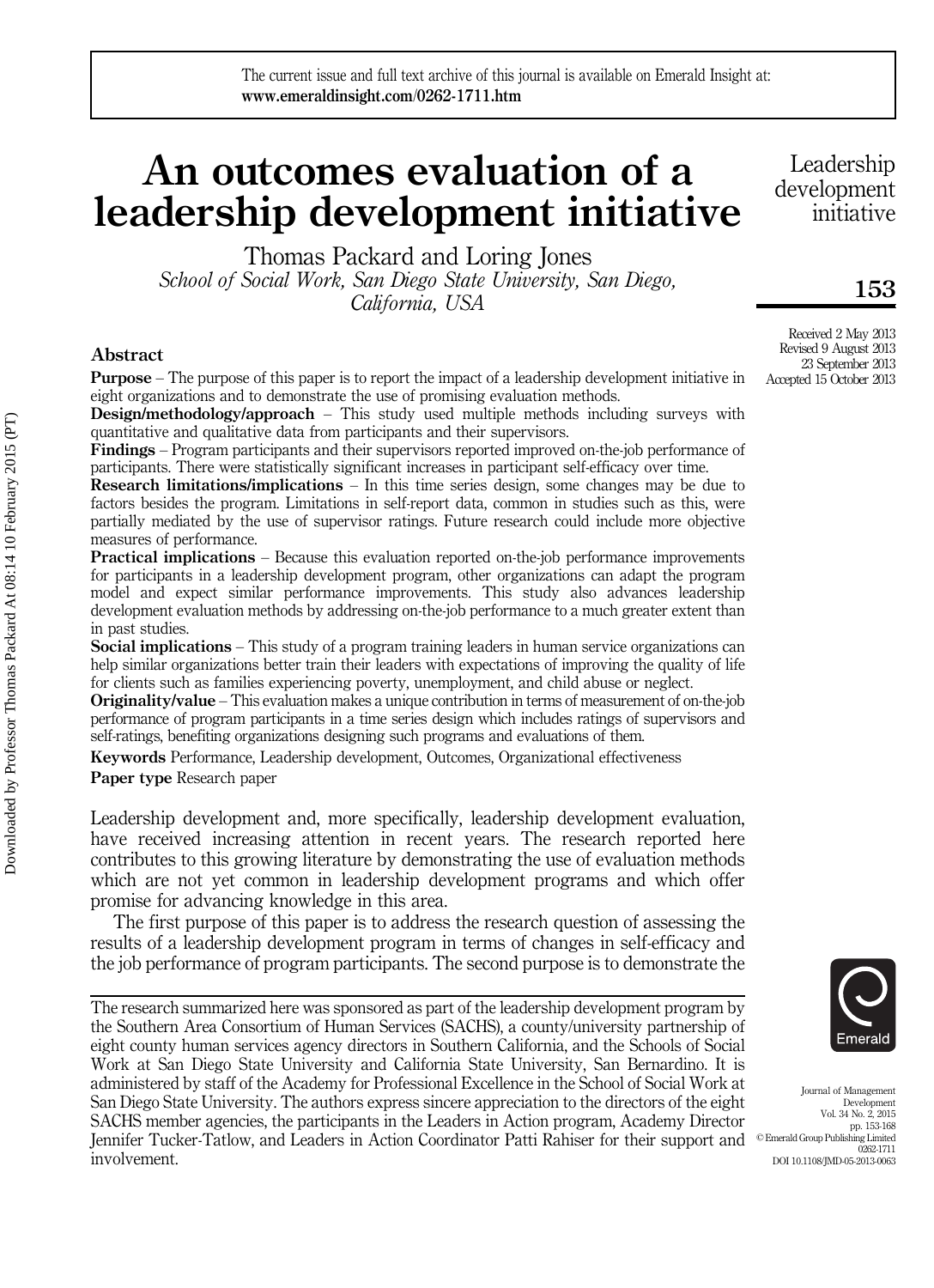use of evaluation methods which show promise in advancing the state of knowledge in the field of leadership development program evaluation.

After a literature review, the Methodology section will present the components of an ongoing leadership development program, its evaluation design, and evaluation results to date, followed by conclusions and implications for research and practice. While this program is in the governmental sector, Russon and Reinelt (2004) recommend sharing across sectors. This program, which serves public human service organizations with annual budgets ranging from \$50 million to over \$3 billion, and its evaluation should be relevant in a wide range of organizations and industries.

Several study limitations will be noted here, with detail and how the limitations were addressed provided in the Methodology section. There were different respondents for each year; and over the years, there have been occasional minor changes in module content and trainers. Conditions in the agencies may have changed over the years; and other historical factors could have affected results. This study relied partly upon self-report data, and therefore some responses might not always reflect reality. A control group was not used, limiting the ability to establish cause and effect. Attrition was high at the three and six month measures, which raises the issue of how completers might have been different from non-completers.

#### Leadership development

McCauley (2008) noted a distinction (earlier conceptualized by Day, 2001) between leader development and the more commonly used term, leadership development, with the former focussing on the development of individual leaders and the latter "encompassing the development of collective leadership beliefs and practices in addition to individual development" (McCauley, 2008, p. 6). While the program described below mainly addresses individual leader development, it also is intended to impact the performance and cultures of the eight participating organizations, to enhance leadership development in the larger sense. Therefore, the term leadership development is appropriate here.

Leadership development programs, "structured, off-the-job events that bring individuals together for shared learning and development experiences" (McCauley, 2008, p. 24) are probably the most common explicitly designed development method. Formal training programs – the subject here – are often considered to be only a minor part of leadership development (Aude *et al.*, 2007), with on-the-job experiences, challenges, setbacks, and learning from others seen as more important. Nevertheless, leadership development programs are an important factor in many large organizations: one survey of workforce learning professionals found that "the average amount spent on each employee participating in executive development programs was \$12,370" (American Society for Training and Development, 2008, p. 3). The program reported here is a traditional off-site training program, but also has elements which address the work environment, to enhance opportunities for the transfer of new learning.

Formal leadership development programs (e.g. Hernez-Broome and Hughes, 2004; Van Velsor et al., 2010) are available through specialized training organizations, in-house programs for a particular organization, and consortia in which similar organizations pool resources. In the human services field, the setting for the program evaluated here, a large-scale executive development program for county managers has operated in the San Francisco Bay area since 1994 (Austin *et al.*, 2006). A similar program provides leadership development training for managers of nonprofit organizations (Austin et al., 2011).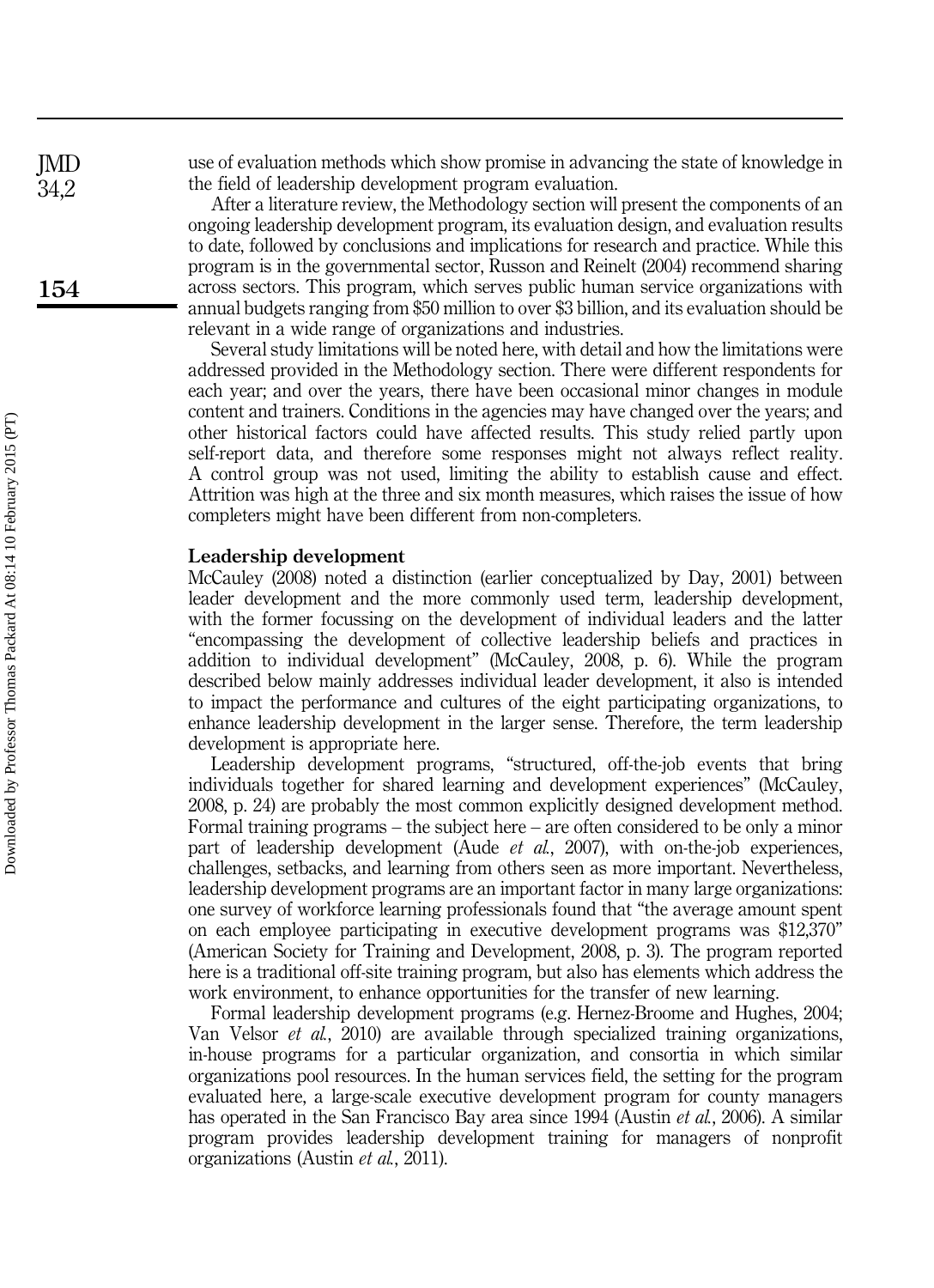Leadership development can use several components, often including some combination of off-site training/development programs, 360-degree feedback, the use of instruments filled out by participants on their management styles or characteristics, executive coaching, mentoring, assessment centers, action learning such as real-world problem solving, and plans for applications of new knowledge and skills on the job.

McCauley (2008) examined studies that focussed on the leader's developmental path (including challenging assignments and learning from hardships) and leader development methods such as those just mentioned above. The most common conceptualization of leadership development focusses on skills and abilities, often described as competencies; although a focus on transforming a leader's world views and developing network relationships and sense of identity are also seen as important. Leadership development programs can also focus on improving performance in the work unit or organization.

Leskiw and Singh (2007, p. 444), after an extensive review of the literature, concluded that "Six key factors were found to be vital for effective leadership development: a thorough needs assessment, the selection of a suitable audience, the design of an appropriate infrastructure to support the initiative, the design and implementation of an entire learning system, an evaluation system, and corresponding actions to reward success and improve on deficiencies." In a similar vein, McCauley (2008) listed success factors including alignment of leadership development objectives with business strategies, top-level executive support, shared responsibility between line managers and human resources staff, manager accountability for the development of subordinates, competency models, multiple development methods, and evaluation. The importance of contextual factors was also noted by Atwood *et al.* (2010), who noted the importance of trainees sharing learnings in the workplace.

Summarizing a special journal issue on leadership development, Riggio (2008, p. 390) asserted that such programs "need to fit the requirements of both the organizations and the leaders undergoing development. They need to be theory-driven, use proven methods, be integrated into ongoing organizational processes, evaluated for effectiveness and substantial." All of these criteria except involvement of human resources staff were included in the program described below.

#### Leadership development evaluation

In spite of a growing number of published reports, much remains to be learned about the effectiveness of leadership development programs. Many methods have been used to evaluate leadership development in many contexts, from businesses to social change.

A meta-analysis by Collins and Holton (2004) assessed designs including post-test only with control group, pretest-posttest with control group, correlational analyses, and single group pretest-posttest. Possible outcomes studied included knowledge, expertise (e.g. behavioral or performance change), and system change (e.g. subordinates' job satisfaction or commitment to the organization, group effectiveness, reduced costs, or improved quality or quantity). Grove *et al.* (2007) used an open-systems model with primarily qualitative methods to assess impacts at the individual, organizational, community, or societal levels in fields including public health and community development.

Martineau and Patterson (2010) described methods for evaluating individual, group, team, and organizational outcomes, and emphasized the importance of organizational context and incorporating "evaluative thinking" into the program design. Several of these methods, including pre-post surveys, behavioral observation, climate surveys,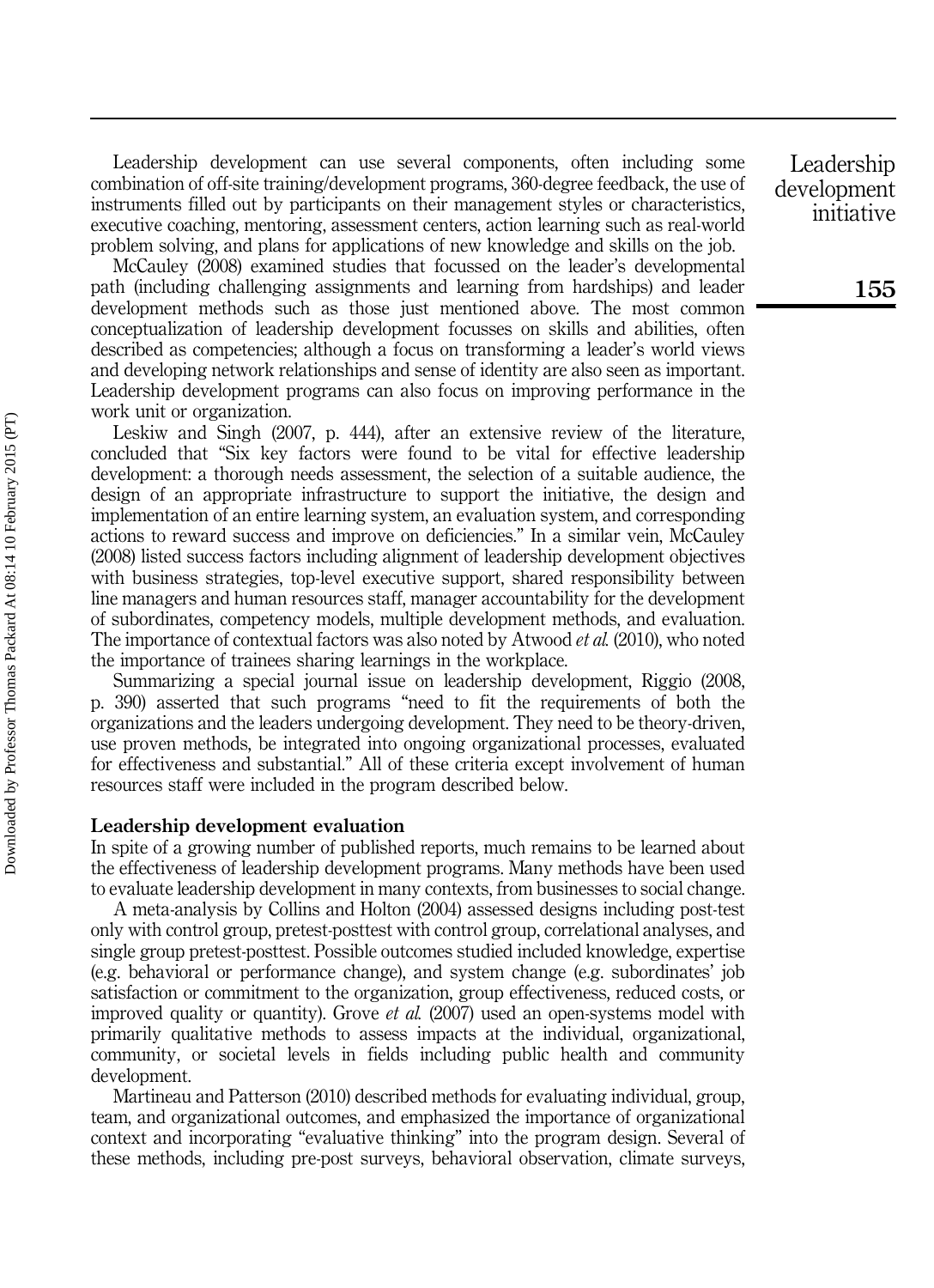and assessment of organizational systems changes, were used in the study reported here. Houghton and DiLiello (2010) studied the relationships among leadership development, creative self-efficacy (self-efficacy is a variable in the study presented here), organizational support for creativity, and creativity, with one conclusion that "adult leadership development activities appear to magnify the effects of perceived organizational support for creativity on perceptions of opportunities to actually practice creativity" (p. 240).

A handbook on leadership development evaluation (Hannum et al., 2007) includes chapters on subjects ranging from methods (e.g. experimental and theory of change models, return on investment) to contexts for evaluation, such as social change, communities, schools, and neighborhoods.

A special issue of Leadership Quarterly (Hannum and Craig, 2010) addressed leadership development evaluation, with subjects including coaching, return on leadership development investment, leader self-development, mentoring, and the use of methods including hierarchical linear modeling, social network analysis, and Q-methodology.

Clarke (2012) and Watkins *et al.* (2011) noted the importance of evaluating programs on multiple levels. In this vein, Nicolaidouab and Petridouabc (2011) evaluated factors including participant satisfaction, learning and application of new knowledge and skills, and organizational support, concluding that such training needs to become more embedded in organizational operations. They also noted methodological challenges in such evaluations.

In their meta-analysis of 83 leadership development program studies, Collins and Holton (2004) found many positive effects from a wide range of programs. They concluded that "practitioners can attain substantial improvements in both knowledge and skills if sufficient front-end analysis is conducted to assure that the right development is offered to the right leaders" (p. 217). After her review of the two major meta-analytic studies of such programs (Burke and Day, 1986; Collins and Holton, 2004), McCauley concluded that "the effectiveness of leader development programs varies widely, although effect sizes were positive across all criteria" (2008, p. 26).

However, a limitation in this research is that organizational outcomes are rarely mentioned. In the Collins and Holton (2004) meta-analysis mentioned above, only 11 of 130 studies measured "system objectives," and only one measured financial outcomes. In another meta-analysis of leader impact research (Avolio et al., 2009) only two studies out of 207 had organizational performance as a dependent variable. In the special issue of *Leadership Quarterly* on leadership development evaluation, only one study (Gentry and Martineau, 2010) attempted to measure performance in any way.

In spite of this growing literature, comprehensive evaluation of leadership development programs is not common, partly due to the staff time and funding commitments required; and to date, there is not much research which fully assesses the results of such programs, particularly regarding outcomes and impacts on the organization (Russon and Reinelt, 2004; Day, 2001).

Another limitation in leadership development evaluations was noted by Ely *et al.* (2010), who recommended more multi-source data collection. The findings of the study reported here did include superiors' evaluations and actually found the opposite effect: supervisors rated program participant improvements more highly than did the participants themselves.

In conclusion, McCauley suggested that evaluations of leadership development programs should go beyond the common focus on impacts on individuals to assessing

156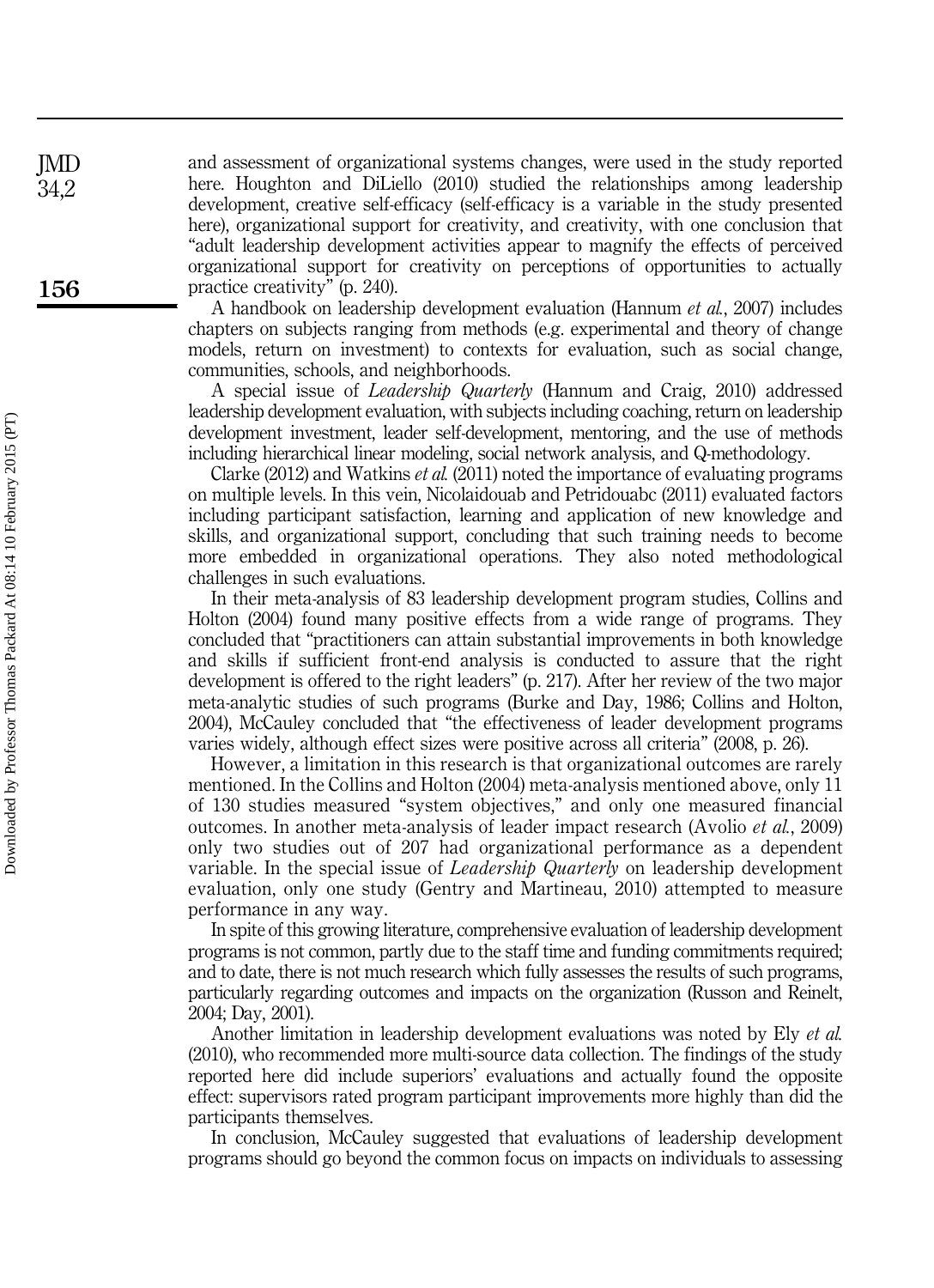"their impact at the group, organization, and even industry and society levels" (p. 29). The evaluation design reported here builds upon this suggestion and the existing literature by going beyond the individual level to assess, in a preliminary way, organizational performance, and by including multiple methods of evaluation.

Because self-efficacy has been associated with performance in organizations, it was considered an important desired outcome of this program and a variable for study. Therefore, this literature review concludes with a brief discussion of this important concept.

Self-efficacy has been widely studied in the social psychology and leadership fields. It can be defined as "beliefs in one's abilities to mobilize the motivation, cognitive resources, and courses of action needed to meet situational demands" (Hannah et al., 2008). They added that "research has demonstrated strong positive relationships between self-efficacy and various criteria of human performance in organizations" (Hannah *et al.*, 2008, p. 671). Others, including Holden (1992), Multon *et al.* (1991), Paglis and Green (2002), Prussia et al. (1998), and Stajkovic and Luthans (1998) reported similar findings. In a meta-analysis of 89 empirical studies, Blume et al. (2010) found "moderately strong relationships" between self-efficacy and transfer of learning to the work setting. In a study of the relationship between self-efficacy and leadership effectiveness, Anderson et al. (2008) found that "managers' self-evaluations of perceived competence […] were highly related to raters' descriptions of their effectiveness in a variety of areas" (p. 604).

These streams of literature suggest that, while progress has been made in the evaluation of leadership development programs, much still remains to be learned about variables to study and evaluation methods to use.

#### Methodology

Common elements of leadership development are formal development programs, multi-source feedback, developmental, executive coaching, action learning, and mentoring (McCauley, 2008). All of these except assessment centers and mentoring have been included in the program described here.

The program was developed to train middle managers in eight county human service agencies in order to create a talent pool for promotion and to enhance organizational performance. The directors of these agencies have been meeting quarterly since 2001 as a consortium in which members discuss and develop strategies for issues facing public human services by engaging in strategy discussions, research, policy development, and succession planning. In 2003, the directors noted that in the coming years, many of their executive managers would retire, creating a pressing need for succession planning and the development of middle managers who could move into executive leadership positions when these senior executives retired.

To respond, staff of the consortium, including a faculty consultant from the school of social work overseeing this project, completed a best practices review of leadership development programs and lists of specific competencies commonly seen as important in human services leadership. In addition to generic management competency models, social work competencies (Wimpfheimer, 2004; Menefee, 2000) were considered. These findings were presented to the directors, who, in collaboration with staff, developed a set of competencies relevant to their agencies which would guide development of the program. Staff also conducted four focus groups with 45 managers of these agencies. Then, with additional consultation from other leadership development experts, staff designed a program which was approved by the directors for implementation.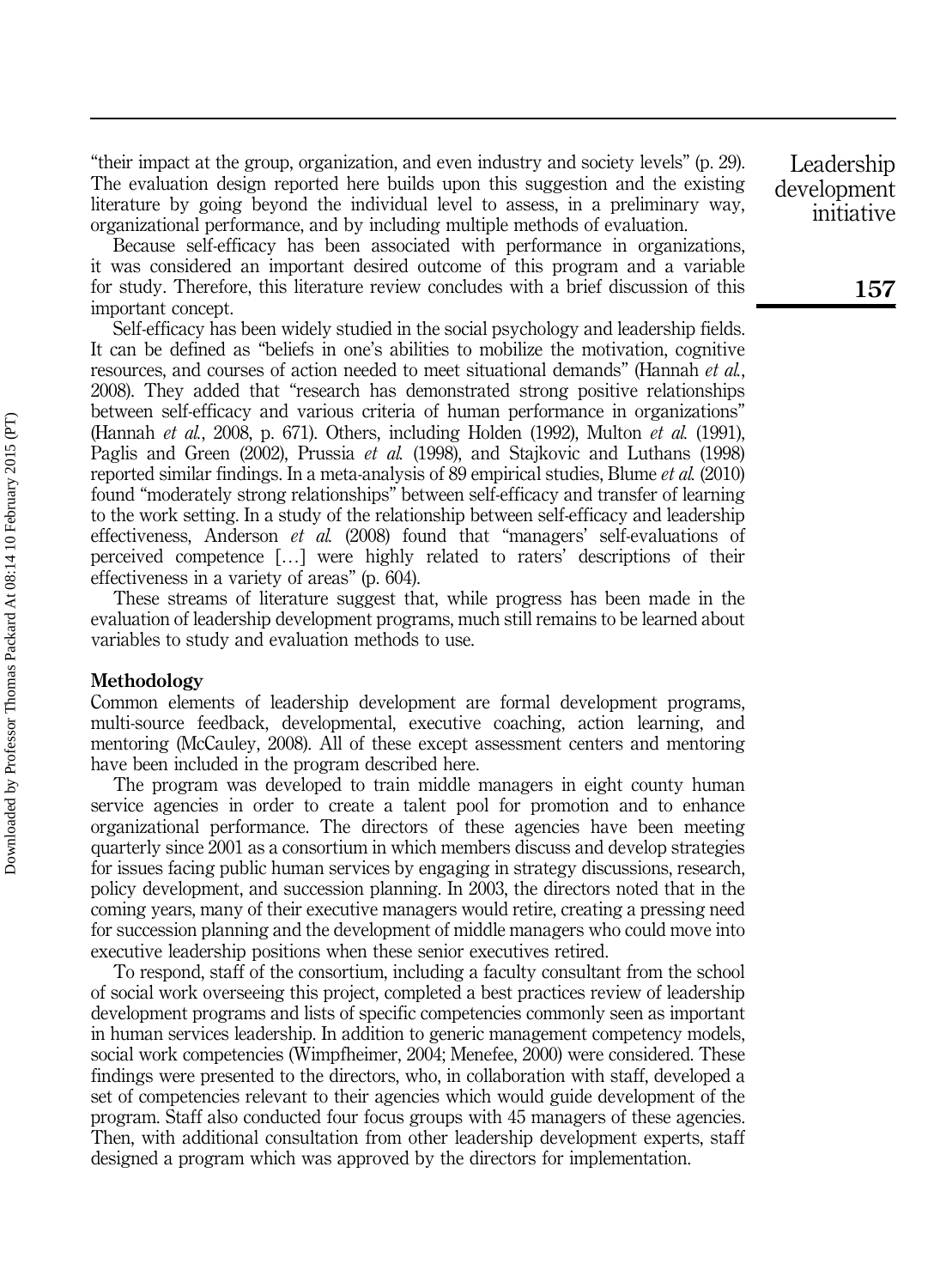In a review of 55 leadership development programs, Russon and Reinelt (2004) noted that the use of a "theory of change" can be useful in evaluating a leadership development program. Gutierrez and Tasse (2007) also articulated the value of using such a theory of change framework in leadership development evaluation, in which program designers "articulate the premises, assumptions, and hypotheses that might explain the how, when, and why of the processes of change" (p. 49).

The theory of change in this study forms the theoretical underpinning which guided this research, suggesting a hypothesis about the program's effects: that the program will affect participant self-efficacy and work performance. This model also shows the importance of the program as one aspect of a strategic human resources management process intended to improve individual manger performance and ultimately organizational performance: that individual-level changes for participants should eventually lead to organization-level changes in the learning environment and program outcomes. This program was intended to be augmented by on-the-job development activities such as stretch assignments and mentoring (currently only informal in this model).

Figure 1 represents the theory of change that informed the implementation and evaluation of this program. It shows the point of origin – the need for executive talent to address organizational goals and strategies – and how the program, in the middle column, is seen as contributing to improved manager and organizational performance.

Core program elements include 360-degree feedback, individual development plans, workshop sessions conducted by both professional trainers and the directors of the participating agencies, individual journaling, coaching, a book club, ongoing support of



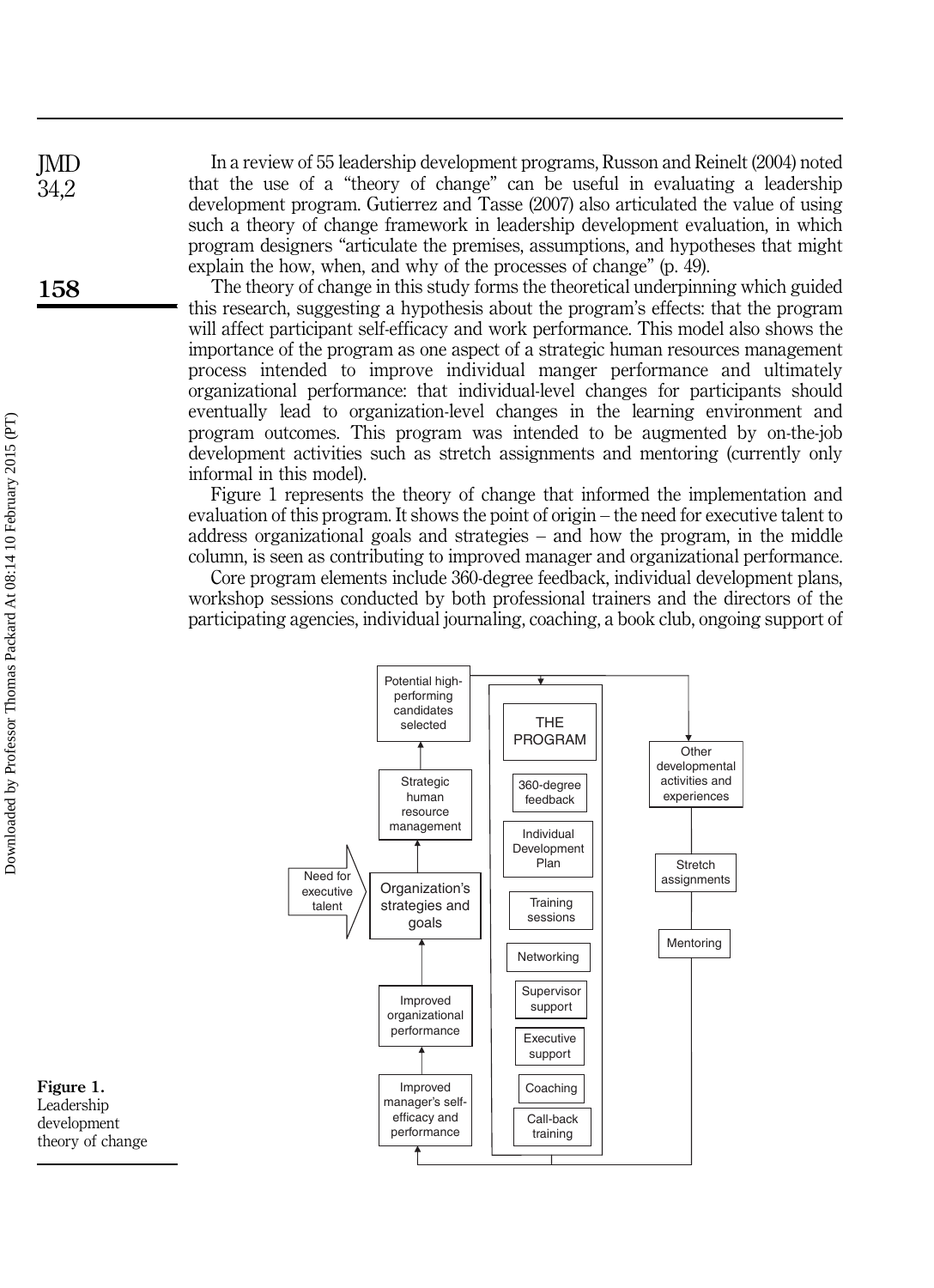agency directors, action learning projects, and intensive opportunities for dialogue and networking. Also included are annual follow up sessions to review progress on action plans and "call back" trainings offered to program alumni to meet for a day of additional training based on emerging needs. The first class, with 24 participants, began in 2005. The program has now completed its ninth year. Additional detail on the program is available in Packard et al. (2005).

This program includes twelve-and-a-half days of training in five blocks, delivered over a period of five months. Prior to the sessions, each participant completes a 360-degree feedback process and an individual development plan. The 360-degree feedback process is done on line using an instrument for executive managers (Envisia Learning, n.d.), with the training program coordinator conducting individual debriefing sessions to review results. The instrument chosen covered nearly all of the key competencies identified by the directors as described above.

To enhance the transfer of learning to the workplace and build a climate of organizational learning, participants' supervisors are involved before, during, and after the program; and department directors meet with their participants before the program begins and at its completion to discuss action plans for their own agencies. Progress on these action plans is reviewed by directors and participants after program completion.

After participants are selected by their directors, they attend an orientation session prior to beginning the training. This includes a review of the curriculum and a discussion regarding participant and director expectations.

Training sessions currently include the following topics:

- leadership;
- essential critical thinking skills and processes for executives;
- coaching for results;
- organizational change;
- strategic management;
- presentation skills;
- fiscal essentials;
- managing accountability/knowledge management;
- media relations/interview skills;
- multi-generations in the workplace;
- political savvy (including a mock session of a meeting of elected officials: the county board of supervisors); and
- executive critical thinking/writing.

To evaluate this program, an evaluation methodology was designed based on Kirkpatrick's (1996) four-level evaluation schema (participant satisfaction, enhanced skills and knowledge, changes in on-the-job behavior, and changes in organizational outcomes).

Results at Levels 1-3 were addressed in Coloma et al. (2012). This paper focusses primarily on Level 4: outcomes.

Data were gathered in the same format and on the same schedule each year. For individual cohorts, data were gathered at several times: before the program; at program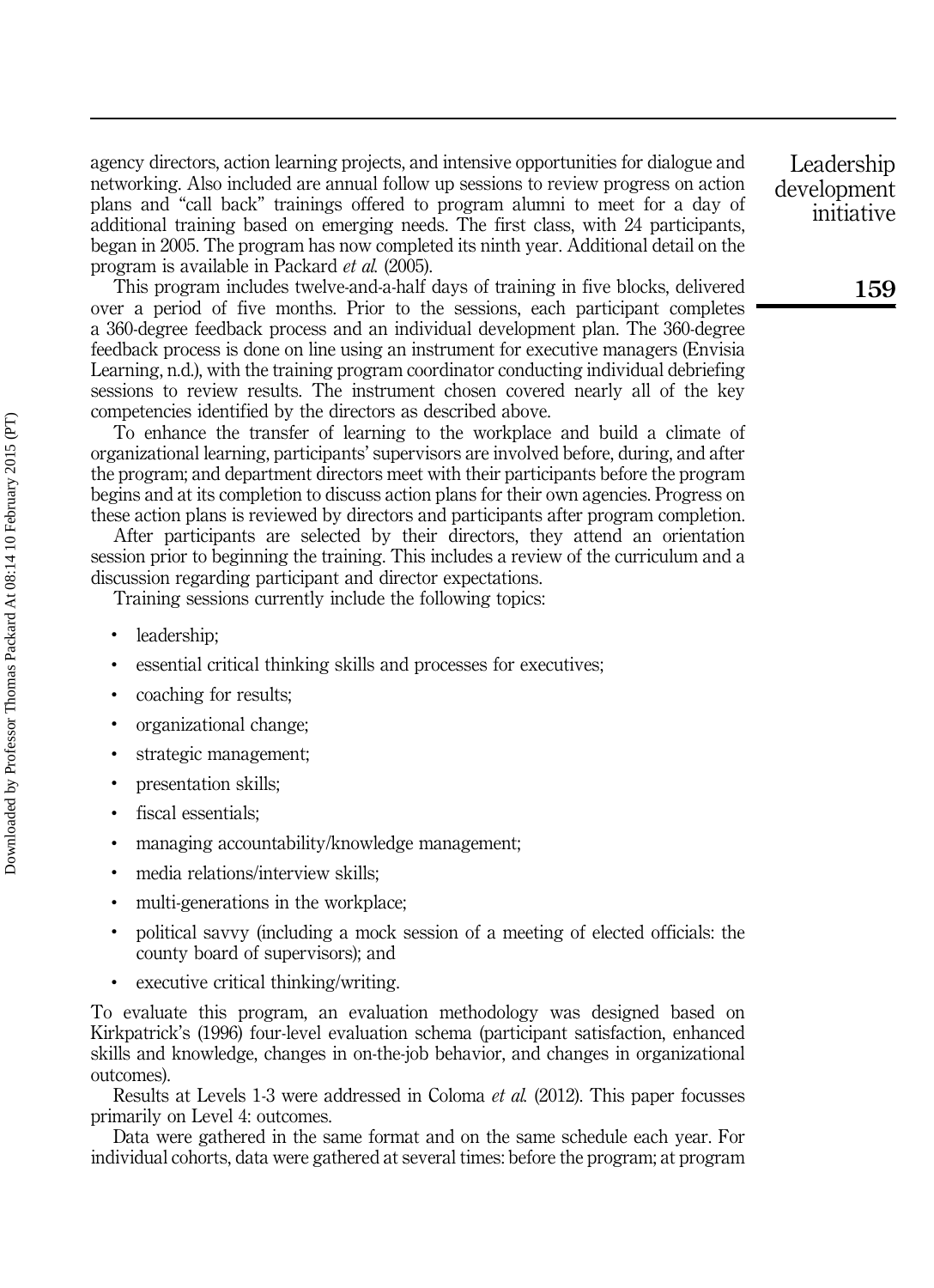completion; and three, six, and 12 months after program completion. This time series design was used to better assess the impacts of the program than would be a more common post-test only design.

As noted by Solansky (2010) and others, evaluation data based only on self-reports may be subject to bias. To address this limitation, participant reports of performance changes were assessed for corroboration by their supervisors, who were asked for their observations regarding changes in their supervisees' performance.

Changes in job performance since program completion were measured by self-reports and supervisor assessments at the three, six, and 12-month follow-ups in terms of increased responsibilities, improved quality or quantity of work, improved performance as a leader, and better performance as a manager.

Self-efficacy was measured using the ten-item Generalized Self-Efficacy Scale (Schwarzer and Jerusalem, 1995). This scale asked participants to rate themselves on a five-point Likert scale, where 5 is the highest rating, and 1 is the lowest score, on ten different competencies, including items such as "I can always manage to solve difficult problems if I try hard enough" and "I can usually handle whatever comes my way." Items were summed to provide a score. Increases in scores over time were taken as evidence of the effectiveness of the training in increasing the ability of workers to better perform their job. This scale had good reliability ( $\alpha = 0.786$ ).

Both quantitative and qualitative data were gathered for this evaluation. Changes were tested with the Paired t-test. Qualitative data were gathered by asking participants and their supervisors to provide up to two examples for each of the areas of possible program impact (e.g. improved quality or quantity of work, performance as a leader or manager).

This design contains several limitations. There were different respondents for each year; and over the years, there have been occasional minor changes in module content (noted above) in response to evaluation findings and to ensure that content remained relevant.

Trainers remained constant for most modules over the years. One exception is that directors of the participating agencies who presented on some topics, such as leadership, organizational change, and political savvy, varied over the years, largely based on their schedule availability.

Conditions in the agencies may have changed over the seven years; and other historical factors could have affected these scores. Therefore, it is not possible to say definitively that the changes described below are due to any exact extent to the program. Partly for this reason, a multiple methods evaluation process was used. Triangulating several evaluation methods does help to strengthen the overall conclusions.

As is common in many studies, this study relied upon self-report data, and therefore responses might not always reflect reality. This limitation is partially addressed by using supervisor's responses to corroborate workers' reports.

A control group and random assignment was not used, which limits the ability to establish cause and effect. Because of the nature of a leadership development program such as this, control or comparison groups could not be used. The use of a comparison group that had not undergone the training might have helped to more precisely determine the effect of training, but this was not possible because the program was designed to select for participation high performers with future potential.

Attrition was high at the three and six month measures (over 50 percent), which raises the issue of how completers might have been different from non-completers.

JMD 34,2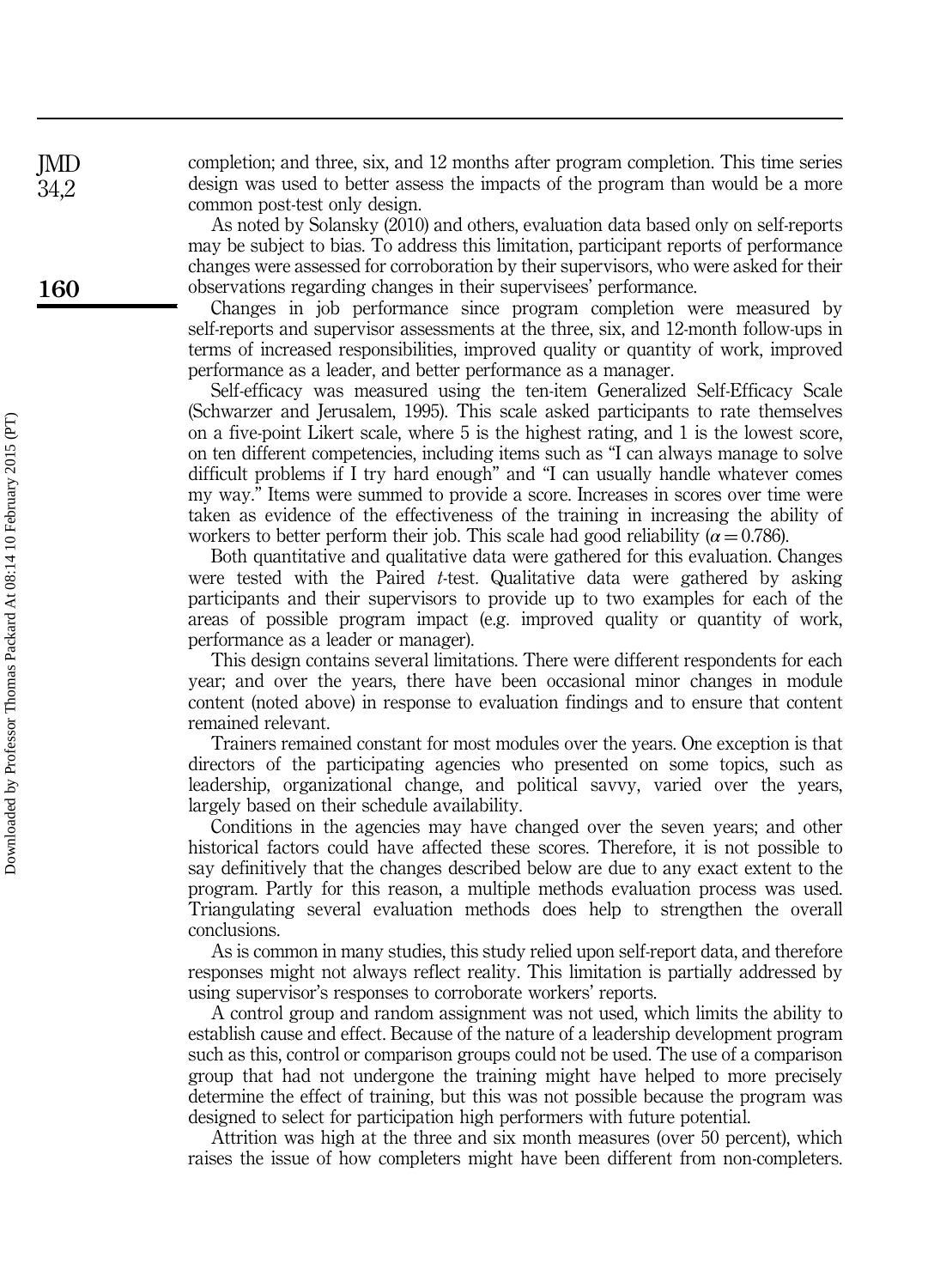Perhaps completers perceived more benefit from the training, and thus were more likely to complete follow-ups. If so, then results would skew positive.

On the other hand, this study had a number of strengths, including sufficient sample size for analysis, multiple data collection points, and collection of data from the both participant and supervisor.

#### Results

Table I provides a description of the sample at the 12-month follow up (age was collected at pre-test only). Over the first seven annual iterations of the program, a total of 191 participants completed the program, for an average of 27 participants per annual program. In Year 1, directors nominated for the program their managers at or near the

|                                                                           | Frequency                                                                                                                   | Percentage           |          |
|---------------------------------------------------------------------------|-----------------------------------------------------------------------------------------------------------------------------|----------------------|----------|
| Gender ( $n = 124$ )                                                      |                                                                                                                             |                      |          |
| Male                                                                      | 53                                                                                                                          | 43                   |          |
| Female                                                                    | 71                                                                                                                          | 57                   |          |
| Age $(n = 123)$                                                           |                                                                                                                             |                      |          |
| 30-39                                                                     | 20                                                                                                                          | 16                   |          |
| 40-49                                                                     | 54                                                                                                                          | 44                   |          |
| 50-59                                                                     | 44                                                                                                                          | 36                   |          |
| $60+$                                                                     | 5                                                                                                                           | $\overline{4}$       |          |
| Ethnicity ( $n = 125$ )                                                   |                                                                                                                             |                      |          |
| African-American                                                          | 25                                                                                                                          | 20                   |          |
| Asian Pacific Islander                                                    | 12                                                                                                                          | 10                   |          |
| Hispanic                                                                  | 26                                                                                                                          | 21                   |          |
| White                                                                     | 62                                                                                                                          | 50                   |          |
| Years of management experience $(n = 122)$                                |                                                                                                                             |                      |          |
| $0-5$                                                                     | 24                                                                                                                          | 20                   |          |
| $6 - 10$                                                                  | 41                                                                                                                          | 34                   |          |
| 11-20                                                                     | 45                                                                                                                          | 37                   |          |
| $21+$                                                                     | 12                                                                                                                          | 10                   |          |
| Number of staff responsible for $(n = 99)$                                |                                                                                                                             |                      |          |
| $0 - 50$                                                                  | 45                                                                                                                          | 45                   |          |
| 51-100                                                                    | 18                                                                                                                          | 18                   |          |
| 101-250                                                                   | 19                                                                                                                          | 19                   |          |
| $250+$                                                                    | 17                                                                                                                          | 17                   |          |
| Education ( $n = 124$ )                                                   |                                                                                                                             |                      |          |
| Less than a BA                                                            | 17                                                                                                                          | 14                   |          |
| BA                                                                        | 36                                                                                                                          | 29                   |          |
| Some graduate work                                                        | 9                                                                                                                           | $\overline{7}$       |          |
| Master's                                                                  | 60                                                                                                                          | 48                   |          |
| Other                                                                     | $\overline{2}$                                                                                                              | $\overline{2}$       |          |
| Field of service $(n = 152)^a$                                            |                                                                                                                             |                      |          |
| Administrative                                                            | 25                                                                                                                          | 16                   |          |
| Aging and adult                                                           | 11                                                                                                                          | 7                    |          |
| Welfare to work                                                           | 23                                                                                                                          | 15                   |          |
| Child welfare                                                             | 45                                                                                                                          | 30                   |          |
| Indigent services                                                         | 11                                                                                                                          | $\overline{7}$       | Table I. |
| Medicaid                                                                  | 15                                                                                                                          | Demographic<br>10    |          |
| Other                                                                     | 22                                                                                                                          | description of<br>14 |          |
|                                                                           |                                                                                                                             | program participants |          |
|                                                                           | <b>Notes:</b> <i>n</i> 's vary because of missing data. <sup>a</sup> Several respondents were responsible for more than one | at 12-month follow   |          |
| field of service; differences from 100 percent are due to rounding errors |                                                                                                                             | up (age at pre-test) |          |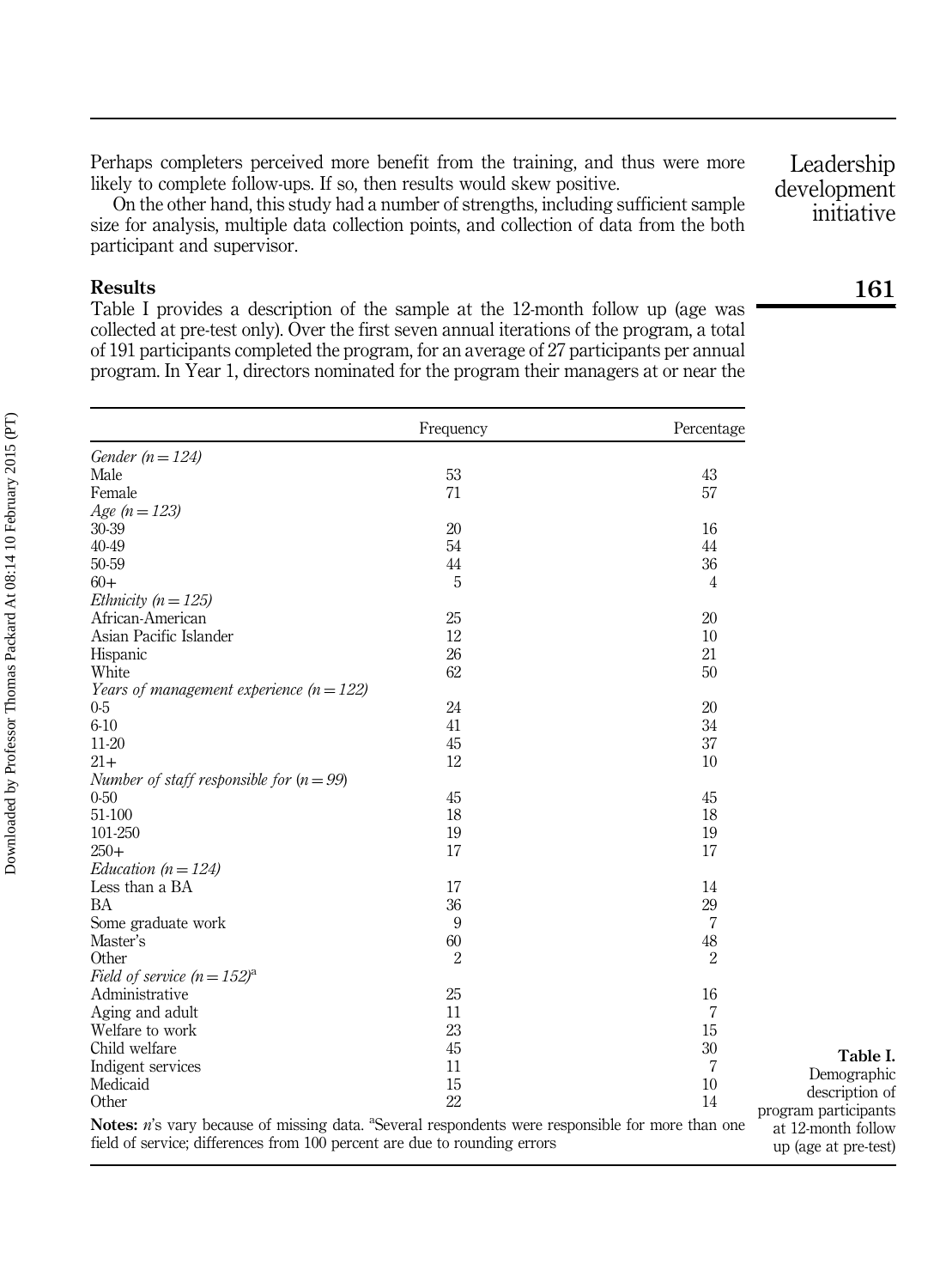top levels of management; and in subsequent years, they have nominated a larger proportion of managers from lower levels. Nevertheless, the average years of management experience of each cohort has remained stable, clustering around ten years. There have not been notable trends in variations regarding the other demographic characteristics of participants over the years.

Of the 191 participants, 147 completed the post-test (77 percent). Attrition reduced the number of participants with both a pre-test score and a three and six month score to 85 (44 percent). In all, 97 participants completed both a pre-test and a 12-month follow-up (66 percent). Table II provides a summary of findings regarding perceived changes in self-efficacy and participant performance, and the effects of the program.

The Self-Efficacy Scale was used to reflect participants' knowledge/skill acquisition. Participants were asked to self-assess their competency regarding a topic before and after each module using a five-point Likert scale, where 5 is the highest rating. As shown in Table II, respondents reported significant gains from the pre-test measure to the post-test, suggesting that they felt better able to carry out each competency after training. These gains were sustained at each follow-up.

Performance outcomes were assessed by two impact measures, reported in Table II. One measure looked for actual changes on the job which were reported separately by the participant and her or his supervisor (impact: participant view and impact: supervisor view). Measures of performance by supervisors are not common in leadership development evaluations, but were gathered here by asking supervisors for their observations regarding changes in their supervisees' performance. This approach addresses the criticism of self-reports that they may be providing data about selfperceptions and not actual behavior.

The second measure (Effect of Program), which was completed by the participant only, assessed the degree to which they thought the change could be attributed to the training on a four-point scale, from "to a great extent" to "not at all." Table III is summary of individual changes (impacts) up to 12 months after training, and includes both worker and supervisor responses.

Impact: participant view, a count of the changes in participants' responsibilities (see Table III for specific items), shows an increase in responsibilities as reported by both worker and supervisor, but this change only approaches significance. Effect of

| <b>Scales</b>            | Pre-test<br>M(SD) | Post-test<br>M(SD)   | 3-month<br>M(SD)       | 6-month<br>M(SD)       | 12-month<br>M(SD)            |
|--------------------------|-------------------|----------------------|------------------------|------------------------|------------------------------|
| Self-efficacy            | 21.91             | 22.78<br>$(3.90)$ ** | 22.14<br>$(3.10)$ **   | 23.09<br>$(3.85)$ ***  | 23.16<br>$(3.28)$ ***        |
| Impact: participant view | (3.18)            |                      | $n = 64$               | $n = 64$               | $n = 46$                     |
| Effect of the program    |                   |                      | 2.64(1.21)<br>$n = 67$ | 2.67(1.22)<br>$n = 50$ | 2.83 (1.06)****<br>$n = 50$  |
|                          |                   |                      | 7.88 (1.40)            | $7.67(1.41)$ *****     | $7.50(1.34)$ *               |
| Impact: supervisor view  |                   |                      | $n = 56$<br>3.02(1.27) | $n = 56$<br>3.27(1.29) | $n = 47$<br>3.29 (3.30)***** |

Notes: Pre-test was given prior to the start of training. The post-test was given at the conclusion of training. The follow-ups were given after training at the intervals specified in the table. Supervisors were given measures only at the follow-ups. Paired  $t$ -tests used to test significance between pre-test or first measure with subsequent measures: \*\*\*p < 0.001; \*p < 0.01; \*p < 0.05; \*\*\*\*p < 0.10; \*\*\*\*\*p < 0.15

Table II. Performance on individual scales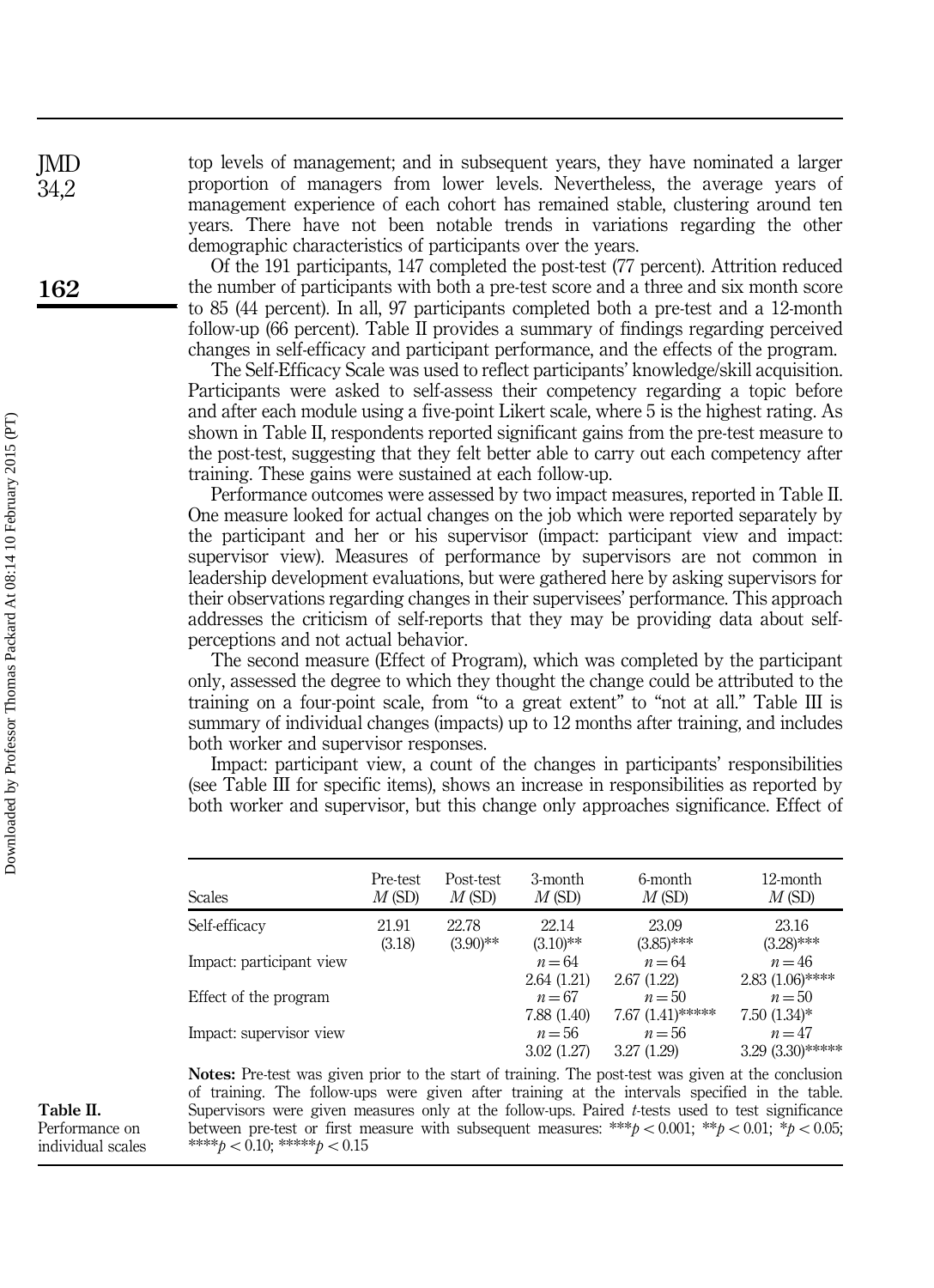| Leadership                                                                               | 13<br>1388<br>1488                                                                                                                               | $\%$                                                                        |
|------------------------------------------------------------------------------------------|--------------------------------------------------------------------------------------------------------------------------------------------------|-----------------------------------------------------------------------------|
| development<br>initiative                                                                | Egga                                                                                                                                             | $12$ -month<br>$\boldsymbol{n}$                                             |
| 163                                                                                      | 2338<br>2338                                                                                                                                     |                                                                             |
|                                                                                          | <b>2262</b>                                                                                                                                      | Supervisor<br>6-month $\underset{\%}{\circ\,_{\delta}}$<br>$\boldsymbol{n}$ |
|                                                                                          | $8230$<br>$8230$                                                                                                                                 | $\%$                                                                        |
|                                                                                          | 5588                                                                                                                                             | 3-month<br>$\boldsymbol{n}$                                                 |
|                                                                                          | 583<br>57.9<br>582<br>70.1                                                                                                                       | $\%$                                                                        |
|                                                                                          | 12855                                                                                                                                            | $12$ -month<br>$\boldsymbol{n}$                                             |
|                                                                                          | 53<br>643<br>542                                                                                                                                 | $\%$<br>Worker                                                              |
|                                                                                          | 2888                                                                                                                                             | 6-month<br>$\boldsymbol{\mathcal{Z}}$                                       |
|                                                                                          | 39.1<br>34.0<br>26.2                                                                                                                             | 3-month $\frac{9}{6}$                                                       |
|                                                                                          | 5883                                                                                                                                             | $\boldsymbol{n}$                                                            |
| Table III.<br>Individual impacts:<br>$n$ of respondents;<br>percent reporting<br>changes | Quality or quantity of work improved<br>improved<br>Performance as a leader improved<br>Performance as a manager<br>Increase in responsibilities | Change area                                                                 |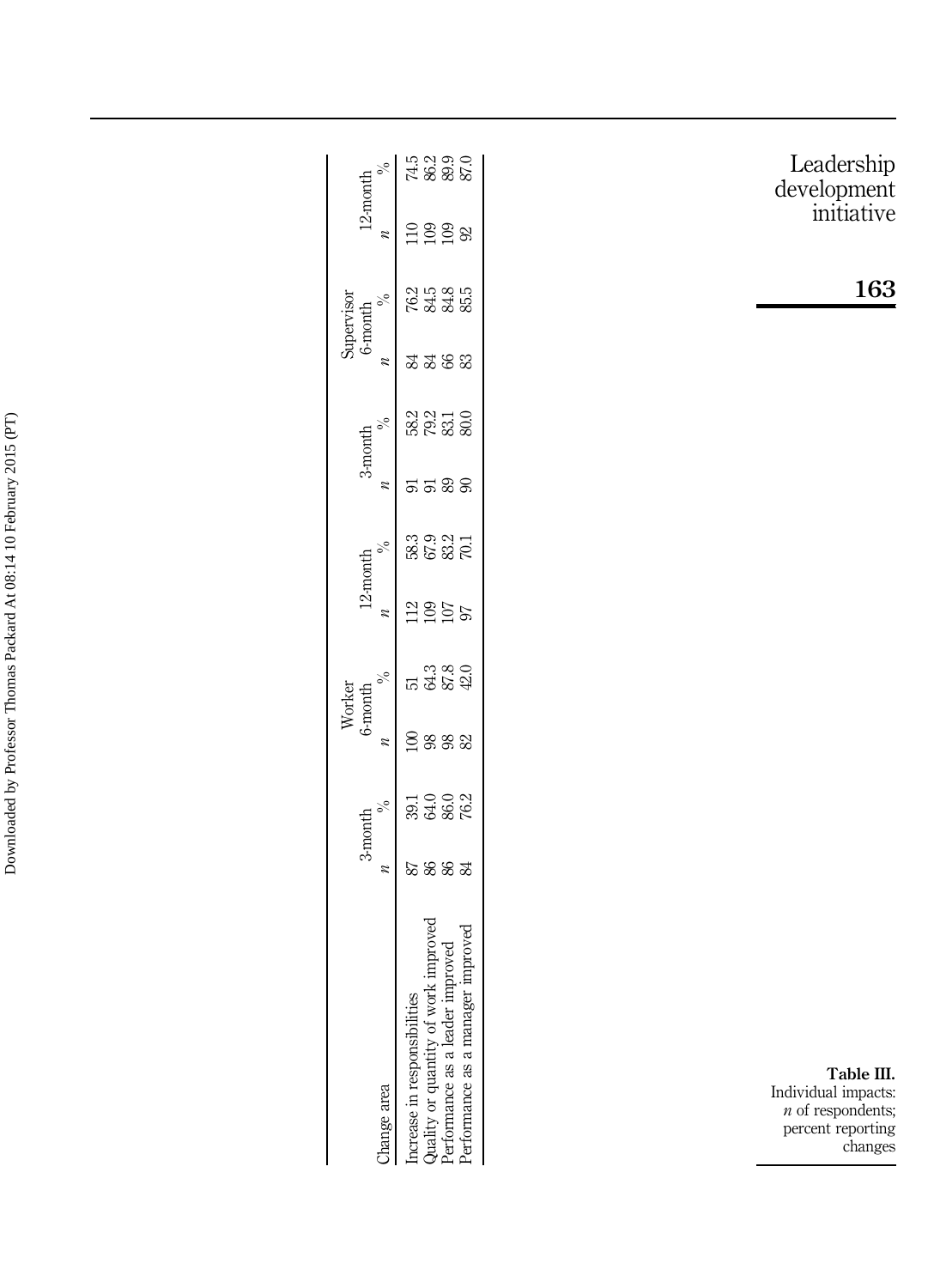Program suggests that respondents thought the training program was a factor in the reported job changes, but this declined significantly over time.

> Table III shows a similar pattern as do the scales. Supervisors reported more changes than did workers, seeing changes in all four areas. Participants see change in two areas: receiving more responsibility after the training (39 percent at three months to 58 percent at 12 months) and improved quality or quantity of work (64-67.9 percent). For each area in which participants noted changes in their performance, they were asked to provide up to two examples. Following are some of the examples mentioned:

- I was given an assignment involving workload reductions while maintaining current staffing. My staff and I created workload reduction scenarios and some have been implemented.
- I restructured the delivery of information to our regions. I developed a new strategy in collaboration with the regional managers, initiated the change, and conducted a follow-up meeting to refine the process.
- I am more attentive to looking at all the facts and trying to visualize a bigger picture in all areas of my assignment.
- I feel more confident in my basis for making "political" type decisions and understanding the impact of those decisions on my group as well as other stakeholders.
- I am better able to delegate and coach my staff more effectively in order to spend more time on higher level strategic issues.
- I am more effective at identifying skill deficiencies in staff and developing assignment opportunities that challenge/stretch those staff to improve those skills.

Similar to the participant survey, the supervisor survey asked respondents to list up to two examples of changes in the performance of their subordinates since program participation. Some examples are below. In some cases, supervisors used the same examples that their subordinates did, even though they did not know what examples their subordinates had provided. In some cases, supervisors mentioned promotions as examples of performance improvements:

- Smooth implementation of a new program. Able to manage a very diverse staff operating a variety of benefits and service programs.
- Breadth of her responsibility has increased, and she is more empowered to make decisions. Able to focus staff on meeting performance standards and expectations. Holding staff accountable. Increased political awareness.
- Sees the bigger global picture for the Agency and the importance of planning and measuring outcomes; has facilitated business process improvement meetings.
- Put in charge of restructuring the entire  $\_\_$  Division.
- More confident, has a more global view of setting vision for her program. Looking at issues more globally has provided more clarity as to how her program fits into the overall Agency.s
- Able to adjust her leadership style to the different managers that report to her; open to learning from them and offers them various opportunities for leadership development.

164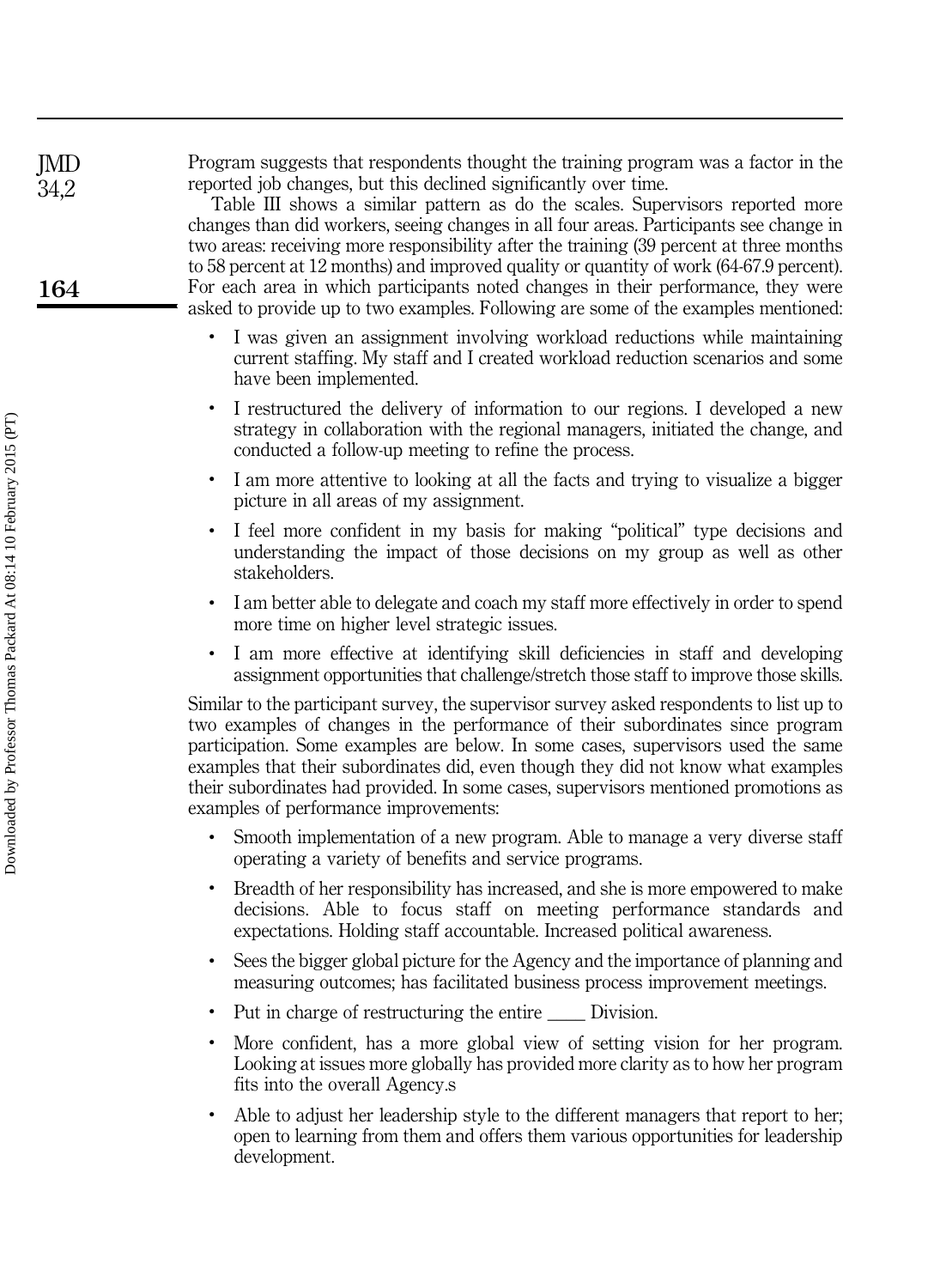Finally, ratings of self-efficacy were correlated with perceived changes in work performance (see Table IV). This was true at both the three- and 12-month follow-ups.

#### Conclusions and implications

This evaluation of a leadership development program over a period of seven years for a diverse group of human service managers showed significant improvements in their job performance and feelings of self-efficacy.

Participants reported positive changes in their performance over time. However, the extent to which they assign as training as a factor in these changes declined at later measures. It may be that a worker's reported changes were over time seen as a result of other factors such as maturation in their position, in which the changes would have occurred as a normal part of the job without the training.

On the other hand, the mean scale score suggests that workers thought the training contributed at least moderately to the positive changes they experienced on the job. For each of these changes, the mean participant rating of the extent to which the program was a factor was between "to a moderate extent" and "to a great extent." Supervisors reported more positive changes in participant performance than their subordinates did.

It is particularly notable that changes in self-efficacy were associated with the extent to which participants saw changes in the four aspects of work performance (increased responsibilities, increased quality or quantity of work, improved performance as a leader, and improved performance as a manager), and also the extent to which the participants saw the program as a factor in these changes. This finding supports earlier research (e.g. Hannah *et al.*, 2008 and others cited above), with further detail that participants noted the extent to which they believed these changes were due to the program.

These positive findings suggest that the program content and the evaluation methods used here are relevant for applications elsewhere. Program elements used here which have also been shown in other studies to have impacts include off-site training, 360-degree feedback, individual development plans, coaching, and networking. The use of agency directors as trainers is not commonly reported in the literature (an exception is the program described by Austin *et al.*, 2006).

The ongoing involvement of the agency directors has included their hands-on role in initial planning, their involvement as trainers, their annual review of evaluation findings, and their continuing support through selecting promising staff for participation each year. This was seen as an essential factor for the program, suggesting that it should be useful in other leadership development initiatives.

This evaluation also highlights the challenges in gathering truly valid data regarding the precise impacts of a program on participant performance back on the job. Measurement of managerial performance, including the performance of programs within managers' areas of responsibility, are still not at an advanced stage; but this

|                                       | Self-efficacy |
|---------------------------------------|---------------|
| Effect of the program at 3 months     | $0.422**$     |
| Effect of the program at 12 months    | $0.351**$     |
| Impact: participant view at 3 months  | $0.338**$     |
| Impact: participant view at 12 months | $0.216*$      |
| Notes: * $b < 0.05$ : ** $b < 0.01$   |               |

Leadership development initiative

Table IV. Correlations: self-efficacy and program impact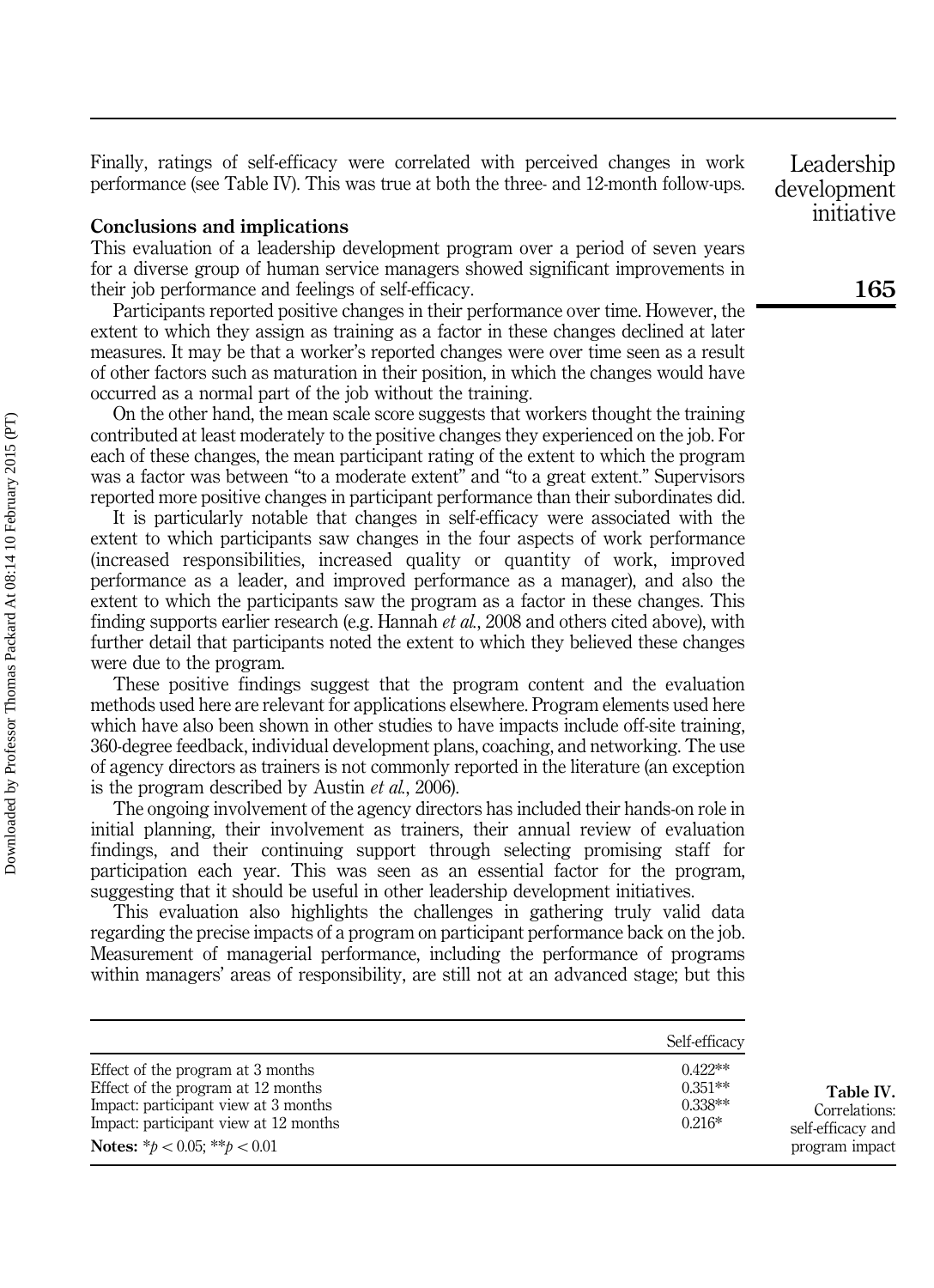study's inclusion of supervisor ratings of participants was seen as a valuable step forward in evaluating program impact.

The greatest advance in the evaluation of such programs would be the development of methods to gather more powerful follow up outcome data, ideally using other relevant unit or program performance measures; and using more effective methods of connecting such improvements to program activities. As noted in the literature review above, organizational outcomes are rarely examined in leadership development evaluation. Measures of pre-post performance of the programs overseen by participants would be powerful data, but the methodological and logistical challenges with this are substantial. Nevertheless, future research should be able to refine and strengthen the follow-up measurement processes here, providing greater validity to evaluations of programs in the future.

Because evaluation of such programs is not at an advanced stage, this study adds to the knowledge base regarding viable leadership development processes and evaluation methods, and suggests opportunities and challenges regarding improving such programs and their evaluations.

#### References

- American Society for Training and Development (2008), "Executive development: strategic and tactical approaches executive summary", available at: www.astd.org/NR/rdonlyres/ A684D741-AD27-4268-BDE1-1C8E35CF34B8/0/ExecDevel\_ExecSumm.pdf (accessed September 20, 2010).
- Anderson, D., Krajewski, H., Goffin, R. and Jackson, D. (2008), "A leadership self-efficacy taxonomy and its relation to effective leadership", *[The Leadership Quarterly](http://www.emeraldinsight.com/action/showLinks?crossref=10.1016%2Fj.leaqua.2008.07.003)*, Vol. 19 No. 5, pp. 595-608.
- Atwood, M., Mora, J. and Kaplan, A. (2010), "Learning to lead: evaluating leadership and organizational learning", *[Leadership & Organization Development Journal](http://www.emeraldinsight.com/action/showLinks?system=10.1108%2F01437731011079637)*, Vol. 31 No. 7, pp. 576-595.
- Aude, S., Keller-Glaze, H., Riley, R. and Fallsen, J. (2007), "Center for army leadership technical report: commander's handbook for unit leader development", available at: www.dtic.mil/ cgi-bin/GetTRDoc?AD=ADA492849andLocation=U2anddoc=GetTRDoc.pdf (accessed September 10, 2010).
- Austin, M., Regan, K., Samples, M., Schwartz, S. and Carnochan, S. (2011), "Building managerial and organizational capacity in nonprofit human service organizations through a leadership development program", *[Administration in Social Work](http://www.emeraldinsight.com/action/showLinks?crossref=10.1080%2F03643107.2011.575339)*, Vol. 35 No. 3, pp. 258-281.
- Austin, M., Weisner, S., Schrandt, E., Glezos-Bell, S. and Murtaza, N. (2006), "Exploring the transfer of learning from an executive development program for human services managers", *[Administration in Social Work](http://www.emeraldinsight.com/action/showLinks?crossref=10.1300%2FJ147v30n02_06)*, Vol. 30 No. 2, pp. 71-90.
- Avolio, B.J., Hannah, S., Reichard, R., Chan, A. and Walumbwa, F. (2009), "A meta-analytic review of leadership impact research: experimental and quasi-experimental studies", [The](http://www.emeraldinsight.com/action/showLinks?crossref=10.1016%2Fj.leaqua.2009.06.006) [Leadership Quarterly](http://www.emeraldinsight.com/action/showLinks?crossref=10.1016%2Fj.leaqua.2009.06.006), Vol. 20, pp. 764-784.
- Blume, B., Ford, J., Baldwin, T. and Huang, J. (2010), "Transfer of training: a meta-analytic review", *[Journal of Management](http://www.emeraldinsight.com/action/showLinks?crossref=10.1177%2F0149206309352880)*, Vol. 36 No. 4, pp. 1065-1105.
- Burke, M. and Day, R. (1986), "A cumulative study of the effectiveness of managerial training", **[Journal of Applied Psychology](http://www.emeraldinsight.com/action/showLinks?crossref=10.1037%2F0021-9010.71.2.232)**, Vol. 71 No. 2, pp. 232-45.
- Clarke, N. (2012), "Evaluating leadership training and development: a levels-of-analysis perspective", *[Human Resource Development Quarterly](http://www.emeraldinsight.com/action/showLinks?crossref=10.1002%2Fhrdq.21146)*, Vol. 23 No. 4, pp. 441-460.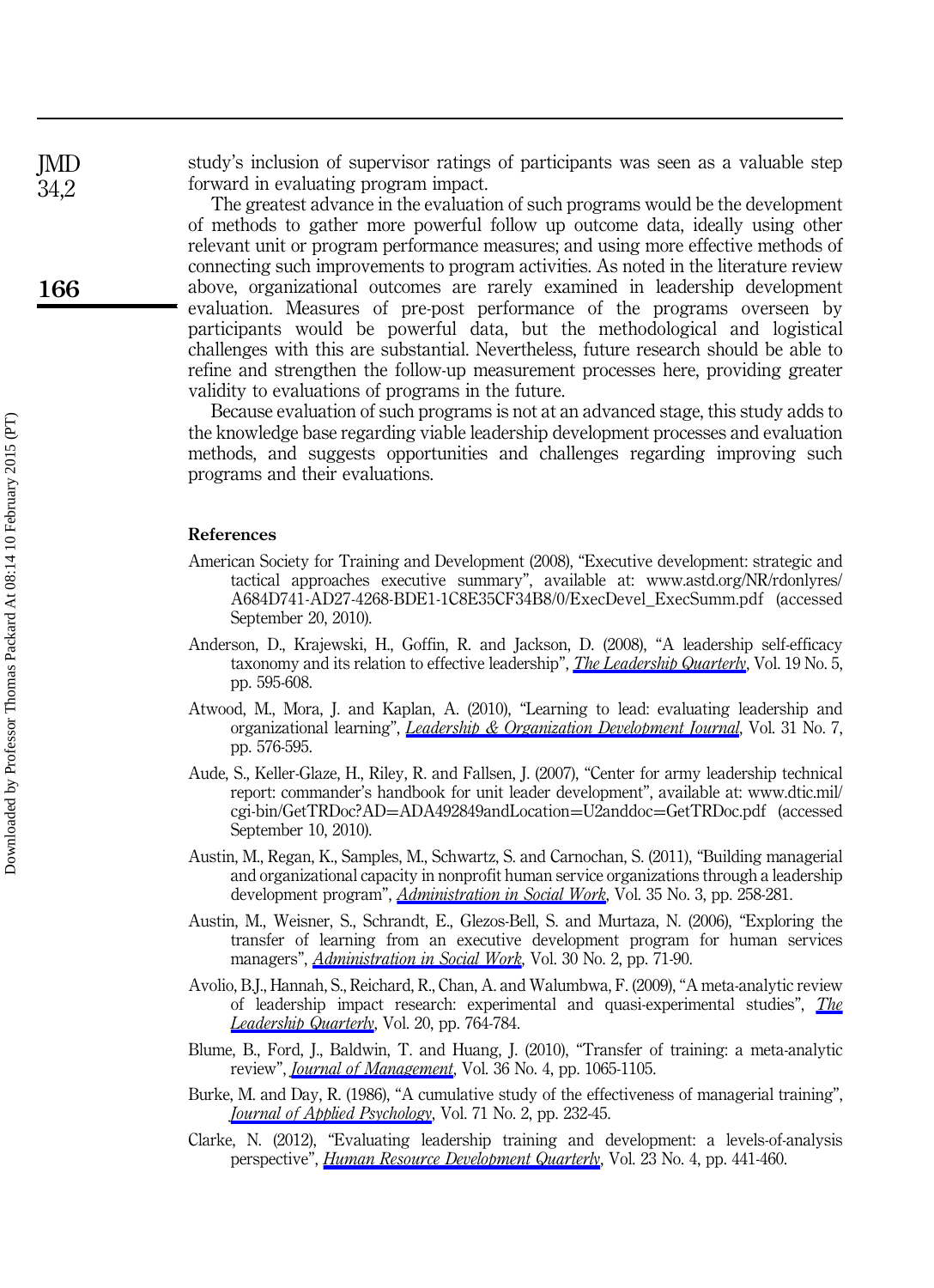- Collins, D. and Holton, E. (2004), "The effectiveness of managerial leadership development programs: a meta-analysis of studies from 1982 to 2001", *[Human Resource Development](http://www.emeraldinsight.com/action/showLinks?crossref=10.1002%2Fhrdq.1099)* [Quarterly](http://www.emeraldinsight.com/action/showLinks?crossref=10.1002%2Fhrdq.1099), Vol. 15 No. 2, pp. 217-248.
- Coloma, J., Gibson, C. and Packard, T. (2012), "Participant outcomes of a leadership development initiative in eight human service organizations", *[Administration in Social Work](http://www.emeraldinsight.com/action/showLinks?crossref=10.1080%2F03643107.2011.614540)*, Vol. 36 No. 1, pp. 4-22.
- Day, D. (2001), "Leadership development: a review in context", *[The Leadership Quarterly](http://www.emeraldinsight.com/action/showLinks?crossref=10.1016%2FS1048-9843%2800%2900061-8)*, Vol. 11 No. 4, pp. 581-613.
- Ely, K., Boyce, L.A., Nelson, J.K., Zaccaro, S.J., Hernez-Broome, G. and Whyman, W. (2010), "Evaluating leadership coaching: a review and integrated framework", [The Leadership](http://www.emeraldinsight.com/action/showLinks?crossref=10.1016%2Fj.leaqua.2010.06.003) [Quarterly](http://www.emeraldinsight.com/action/showLinks?crossref=10.1016%2Fj.leaqua.2010.06.003), Vol. 21 No. 4, pp. 585-599.
- Envisia Learning (n.d.), "Executive view 360 degree feedback assessment for executives", available at: www.envisialearning.com/360 degree feedback/executive view (accessed June 12, 2013).
- Gentry, W.A. and Martineau, J.W. (2010), "Hierarchical linear modeling as an example for measuring change over time in a leadership development evaluation context", [The](http://www.emeraldinsight.com/action/showLinks?crossref=10.1016%2Fj.leaqua.2010.06.007) [Leadership Quarterly](http://www.emeraldinsight.com/action/showLinks?crossref=10.1016%2Fj.leaqua.2010.06.007), Vol. 21 No. 4, pp. 645-656.
- Grove, J., Kibel, B. and Haas, T. (2007), " 'EvaluLEAD: an open-systems perspective one valuating' leadership development", in Hannum, K., Martineau, J. and Reinelt, C. (Eds), The Handbook of Leadership Development Evaluation, Jossey-Bass, San Francisco, CA, pp. 71-110.
- Gutierrez, M. and Tasse, T. (2007), "Leading with theory: using a theory of change approach for leadership development evaluations", in Hannum, K., Martineau, J. and Reinelt, C. (Eds), The Handbook of Leadership Development Evaluation, Jossey-Bass, San Francisco, CA, pp. 48-70.
- Hannah, S.T., Avolio, B.J., Luthans, F. and Harms, P.D. (2008), "Leadership efficacy: review and future directions", *[The Leadership Quarterly](http://www.emeraldinsight.com/action/showLinks?crossref=10.1016%2Fj.leaqua.2008.09.007)*, Vol. 19 No. 6, pp. 669-692.
- Hannum, K. and Craig, S.B. (Eds) (2010), Introduction to Special Issue on Leadership Development Evaluation, Vol. 21 No. 4, pp. 581-686.
- Hannum, K., Martineau, J. and Reinelt, C. (Eds) (2007), The Handbook of Leadership Development Evaluation, Jossey-Bass, San Francisco, CA.
- Hernez-Broome, G. and Hughes, R. (2004), "Leadership development: past, resent, and future", Human Resource Planning, Vol. 27 No. 1, pp. 24-32.
- Holden, G. (1992), "The relationship of self-efficacy appraisals to subsequent health related outcomes", [Social Work in Health Care](http://www.emeraldinsight.com/action/showLinks?crossref=10.1300%2FJ010v16n01_05), Vol. 16 No. 1, pp. 53-93.
- Houghton, J. and DiLiello, T. (2010), "Leadership development: the key to unlocking individual creativity in organizations", *[Leadership and Organization Development Journal](http://www.emeraldinsight.com/action/showLinks?system=10.1108%2F01437731011039343)*, Vol. 31 No. 3, pp. 230-245.
- Kirkpatrick, D. (1996), Evaluating Training Programs: The Four Levels, 2nd ed., Berrett-Koehler, San Francisco, CA.
- Leskiw, S. and Singh, P. (2007), "Leadership development: learning from best practices", [Leadership and Organization Development Journal](http://www.emeraldinsight.com/action/showLinks?system=10.1108%2F01437730710761742), Vol. 28 No. 5, pp. 444-464.
- McCauley, C. (2008), "Leader development: a review of research", available at: www.shrm.org/ about/foundation/research/Documents/McCauley-%20Leader%20Dev%20Lit%20Review. doc (accessed June 12, 2013).
- Martineau, J. and Patterson, T. (2010), "Evaluating leader development", in Van Velsor, E., McCauley, C. and Ruderman, M. (Eds), The Center for Creative Leadership Handbook of Leadership Development, 3rd ed., Jossey-Bass, San Francisco, CA, pp. 251-281.